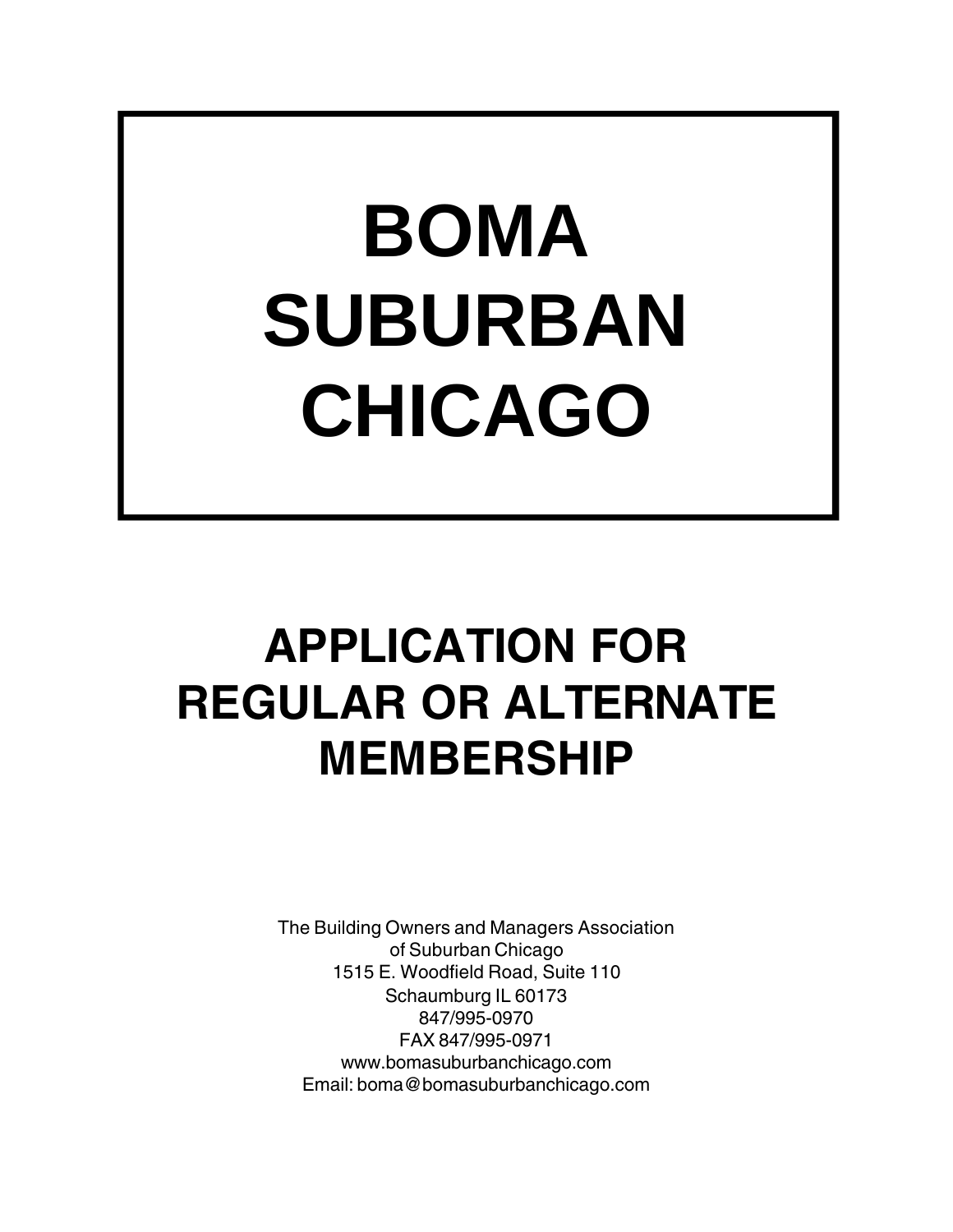| Please type or print clearly |  |  |
|------------------------------|--|--|
|                              |  |  |

| <b>Address</b>                                                    |                                                                               |                                                                                                                                                |
|-------------------------------------------------------------------|-------------------------------------------------------------------------------|------------------------------------------------------------------------------------------------------------------------------------------------|
|                                                                   |                                                                               |                                                                                                                                                |
| City                                                              | State                                                                         | $Zip+4$                                                                                                                                        |
|                                                                   |                                                                               |                                                                                                                                                |
| <b>Total Building Area</b>                                        | <b>Building Office Area</b><br><b>Total Building Rentable Area</b>            | <b>Building Retail Area</b>                                                                                                                    |
| Property Description:                                             |                                                                               |                                                                                                                                                |
| <b>J</b> General Purpose Office                                   |                                                                               | O Government (50% Government use)                                                                                                              |
|                                                                   | □ Medical Building/Hospital (50% Medical use)                                 | <b>J</b> Suburban Office Park                                                                                                                  |
|                                                                   | O Corporate Headquarters (50% Corporate use)<br>$\Box$ Historic               |                                                                                                                                                |
| O Corporate with Multiple Buildings                               |                                                                               |                                                                                                                                                |
|                                                                   |                                                                               |                                                                                                                                                |
| Occupation:<br>$\Box$ Building owner                              | <b>J</b> Assistant Property Manager                                           | $\Box$ Investor                                                                                                                                |
| $\Box$ Building manager                                           | Administrative Assistant                                                      | Developer                                                                                                                                      |
| $\Box$ Facility manager                                           | <b>Appraiser</b>                                                              | $\Box$ Engineer                                                                                                                                |
| $\Box$ Property manager                                           | <b>J</b> Leasing Agent/Broker                                                 |                                                                                                                                                |
| $\square$ Asset manager                                           |                                                                               |                                                                                                                                                |
|                                                                   |                                                                               |                                                                                                                                                |
|                                                                   | How many square feet of office space do you manage, including this property?  |                                                                                                                                                |
|                                                                   | How many buildings do you (not your company) manage, including this property? |                                                                                                                                                |
| What types of properties do you represent? (Check all that apply) |                                                                               |                                                                                                                                                |
| $\Box$ Government buildings                                       | Suburban office parks                                                         | $\Box$ Parking facilities                                                                                                                      |
| $\Box$ Low-rise commercial offices                                | $\Box$ Shopping centers/malls                                                 | $\Box$ Industrial/Warehouses                                                                                                                   |
| $\Box$ High-rise commercial offices                               | Schools, colleges, universities                                               | $\Box$ Hotels                                                                                                                                  |
| Medical buildings/hospitals                                       | $\Box$ Office condominiums                                                    |                                                                                                                                                |
|                                                                   |                                                                               | What is the maximum purchase you can authorize? $\Box$ Less than \$5,000 $\Box$ \$5,000-\$20,000 $\Box$ \$20,001-\$50,000 $\Box$ Over \$50,000 |
|                                                                   |                                                                               |                                                                                                                                                |
|                                                                   |                                                                               |                                                                                                                                                |
|                                                                   |                                                                               |                                                                                                                                                |
|                                                                   |                                                                               | Designation(s)                                                                                                                                 |
| Local Representative or Alternate                                 |                                                                               |                                                                                                                                                |
| Title                                                             |                                                                               |                                                                                                                                                |
| Company                                                           |                                                                               |                                                                                                                                                |
| <b>Address</b>                                                    |                                                                               |                                                                                                                                                |
| City                                                              | <b>State</b>                                                                  | $Zip+4$                                                                                                                                        |

**PROFESSIONAL INFORMATI** 

GENERAL INFORMATION

| How many buildings do you (not your company) manage, including this property? |                                        |                                                                                                                                                |
|-------------------------------------------------------------------------------|----------------------------------------|------------------------------------------------------------------------------------------------------------------------------------------------|
| What types of properties do you represent? (Check all that apply)             |                                        |                                                                                                                                                |
| $\Box$ Government buildings                                                   | $\Box$ Suburban office parks           | $\Box$ Parking facilities                                                                                                                      |
| $\Box$ Low-rise commercial offices                                            | $\Box$ Shopping centers/malls          | $\Box$ Industrial/Warehouses                                                                                                                   |
| $\Box$ High-rise commercial offices                                           | $\Box$ Schools, colleges, universities | $\Box$ Hotels                                                                                                                                  |
| $\Box$ Medical buildings/hospitals                                            | $\Box$ Office condominiums             | $\Box$ Other                                                                                                                                   |
|                                                                               |                                        | What is the maximum purchase you can authorize? $\Box$ Less than \$5,000 $\Box$ \$5,000-\$20,000 $\Box$ \$20,001-\$50,000 $\Box$ Over \$50,000 |
|                                                                               |                                        |                                                                                                                                                |
|                                                                               |                                        |                                                                                                                                                |

| Local Representative or Alternate |            |       | Designation(s) |  |
|-----------------------------------|------------|-------|----------------|--|
| Title                             |            |       |                |  |
| Company                           |            |       |                |  |
| <b>Address</b>                    |            |       |                |  |
| City                              |            | State | $Zip+4$        |  |
| Area Code/Telephone               | <b>FAX</b> | Email |                |  |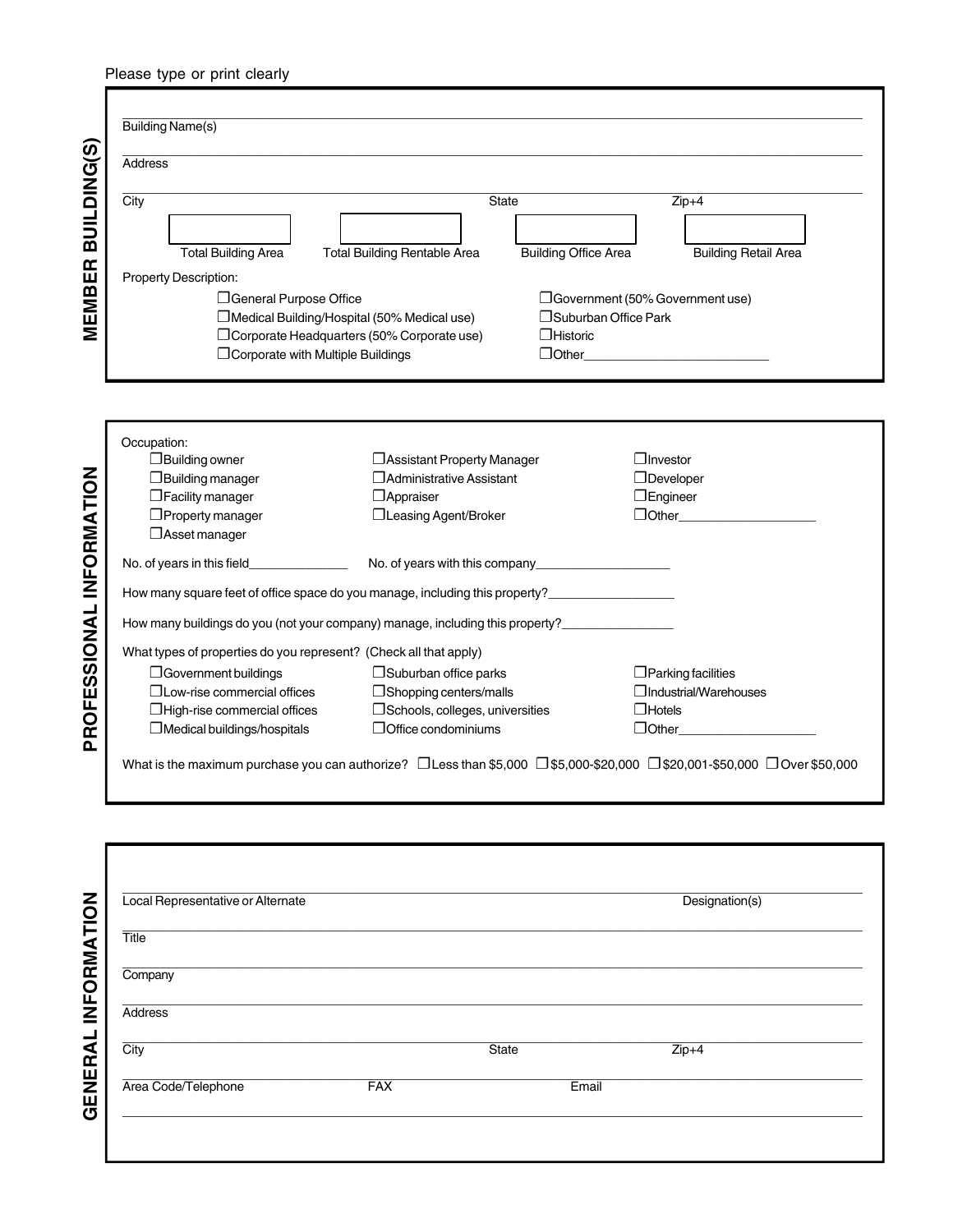|  | How did you hear about BOMA? |  |  |
|--|------------------------------|--|--|
|--|------------------------------|--|--|

**BOMA** 

**REFERENCES** 

| Name | Company Name | Phone/Email |
|------|--------------|-------------|
| Name | Company Name | Phone/Email |
| Name | Company Name | Phone/Email |

\_\_\_\_\_\_\_\_\_\_\_\_\_\_\_\_\_\_\_\_\_\_\_\_\_\_\_\_\_\_\_\_\_\_\_\_\_\_\_\_\_\_\_\_\_\_\_\_\_\_\_\_\_\_\_\_\_\_\_\_\_\_\_\_\_\_\_\_\_\_\_\_\_\_\_\_\_\_\_\_\_\_\_\_\_\_\_\_\_\_\_\_\_\_\_\_\_\_\_\_\_\_\_\_\_\_\_\_ \_\_\_\_\_\_\_\_\_\_\_\_\_\_\_\_\_\_\_\_\_\_\_\_\_\_\_\_\_\_\_\_\_\_\_\_\_\_\_\_\_\_\_\_\_\_\_\_\_\_\_\_\_\_\_\_\_\_\_\_\_\_\_\_\_\_\_\_\_\_\_\_\_\_\_\_\_\_\_\_\_\_\_\_\_\_\_\_\_\_\_\_\_\_\_\_\_\_\_\_\_\_\_\_\_\_\_\_ \_\_\_\_\_\_\_\_\_\_\_\_\_\_\_\_\_\_\_\_\_\_\_\_\_\_\_\_\_\_\_\_\_\_\_\_\_\_\_\_\_\_\_\_\_\_\_\_\_\_\_\_\_\_\_\_\_\_\_\_\_\_\_\_\_\_\_\_\_\_\_\_\_\_\_\_\_\_\_\_\_\_\_\_\_\_\_\_\_\_\_\_\_\_\_\_\_\_\_\_\_\_\_\_\_\_\_\_ \_\_\_\_\_\_\_\_\_\_\_\_\_\_\_\_\_\_\_\_\_\_\_\_\_\_\_\_\_\_\_\_\_\_\_\_\_\_\_\_\_\_\_\_\_\_\_\_\_\_\_\_\_\_\_\_\_\_\_\_\_\_\_\_\_\_\_\_\_\_\_\_\_\_\_\_\_\_\_\_\_\_\_\_\_\_\_\_\_\_\_\_\_\_\_\_\_\_\_\_\_\_\_\_\_\_\_\_

I was referred to BOMA/Suburban Chicago by

In order for your application to be presented to the Board of Directors for a vote, please send this completed and signed Membership Application Form and a check for your annual dues investment to:

> BOMA/Suburban Chicago 1515 E. Woodfield Road, Suite 110 Schaumburg IL 60173

I agree to abide by the Code of Ethics of the Building Owners and Managers Association of Suburban Chicago as printed on the back of this application.

I would like The Building Owners and Managers Association of Suburban Chicago (BOMA/Suburban Chicago) to send me as representative of this property facsimiles and e-mails at the addresses provided on this application, including seminar information, security alert information, promotional materials, advertising and other commercial materials so we can take full advantage of the various programs and services offered by The Building Owners and Managers Association of Suburban Chicago. I understand that my fax and e-mail addresses will not be provided to others by the association.

\_\_\_\_\_\_\_\_\_\_\_\_\_\_\_\_\_\_\_\_\_\_\_\_\_\_\_\_\_\_\_\_\_\_\_\_\_\_\_\_\_\_\_\_\_\_\_\_\_\_\_\_\_\_\_\_\_\_\_\_\_\_\_\_\_\_\_\_\_\_\_\_\_\_\_\_\_\_\_\_\_\_\_\_\_\_\_\_\_\_\_\_\_\_\_\_\_\_\_\_\_\_\_\_\_\_\_

Signature Date Date of the Contract of the Contract of the Contract of the Date Date Date

A percentage of your dues payment to BOMA/Suburban Chicago is deductible for federal income tax purposes as an ordinary and necessary business expense. Contributions or gifts to BOMA/Suburban Chicago are not deductible as charitable contributions.

| <b>FOR LOCAL ASSOCIATION USE ONLY</b>                                                                                                                                                                                               |                                                                                                                                                                                                                               | <b>NOTES:</b> |
|-------------------------------------------------------------------------------------------------------------------------------------------------------------------------------------------------------------------------------------|-------------------------------------------------------------------------------------------------------------------------------------------------------------------------------------------------------------------------------|---------------|
|                                                                                                                                                                                                                                     | Type of Member: □ Regular building □ RE Professional □ Alternate                                                                                                                                                              |               |
| Date Received <b>Example 20</b>                                                                                                                                                                                                     | Amount Paid                                                                                                                                                                                                                   |               |
| To Committee <b>All Accounts</b>                                                                                                                                                                                                    | Approved <b>Approved</b>                                                                                                                                                                                                      |               |
| To Board <b>Example 20</b> Second 1 and 20 Second 1 and 20 Second 1 and 20 Second 1 and 20 Second 1 and 20 Second 1 and 20 Second 1 and 20 Second 1 and 20 Second 1 and 20 Second 1 and 20 Second 1 and 20 Second 1 and 20 Second 1 | Approved                                                                                                                                                                                                                      |               |
| Member Notification <b>Example 2018</b>                                                                                                                                                                                             |                                                                                                                                                                                                                               |               |
|                                                                                                                                                                                                                                     | Date sent to BOMA International product of the sense of the sense of the sense of the sense of the sense of the sense of the sense of the sense of the sense of the sense of the sense of the sense of the sense of the sense |               |
|                                                                                                                                                                                                                                     |                                                                                                                                                                                                                               |               |

**AUTHORIZATION REFERENCES BOMAAUTHORIZATION**